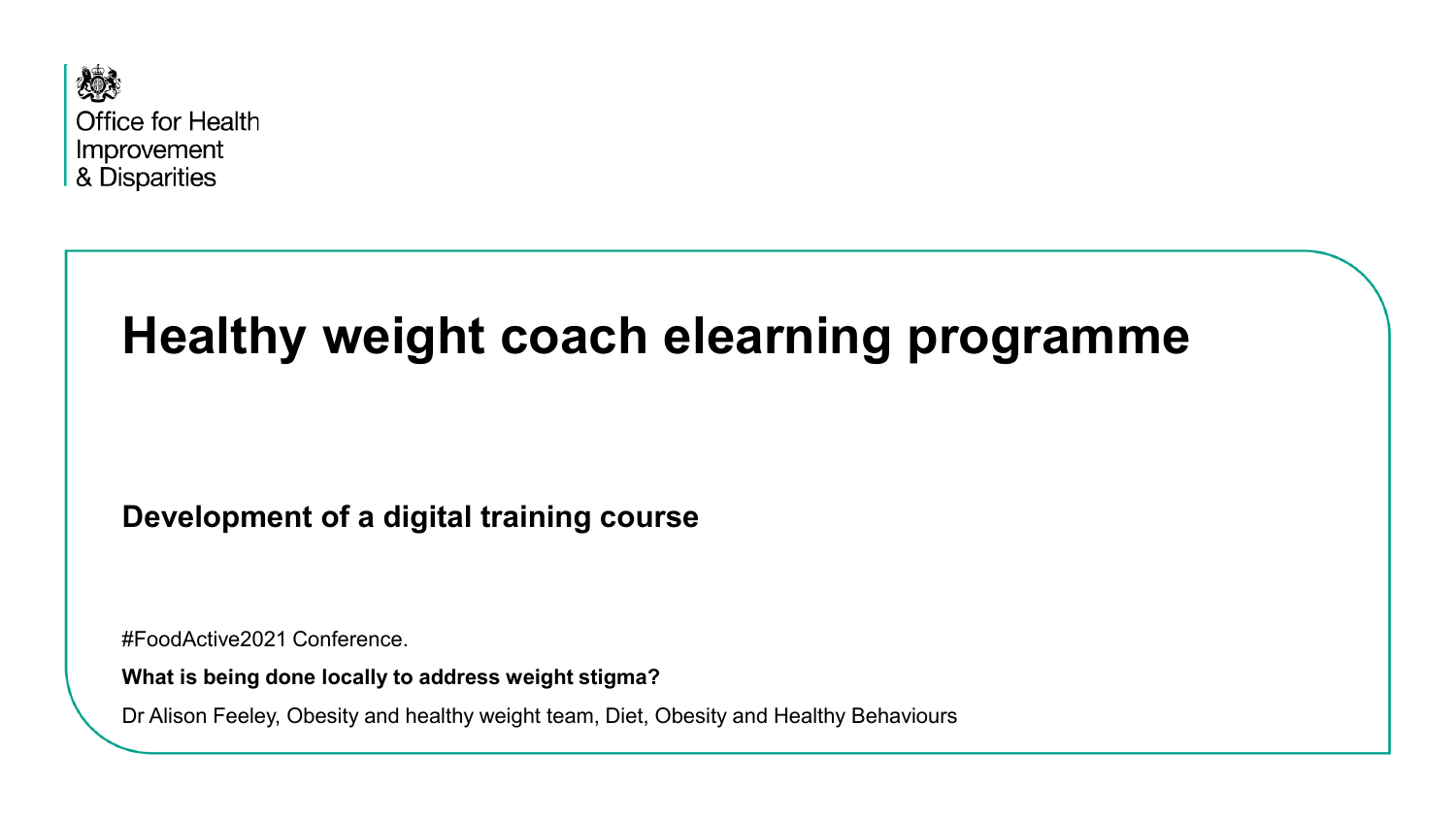## **Background**

### **Obesity strategy**

A commitment in the government's obesity strategy (2020)<sup>1</sup> was to offer primary care networks the opportunity to equip staff to become Healthy weight coaches through training delivered by Public Health England.

To fulfil several commitments made in this strategy, the government announced an **additional £100 million in 2021/22** to improve the support available for adults, children and families to achieve and maintain a healthier weight.

• This funding will help to expand the availability of weight management services across the country, as well as increase signposting and referrals to weight management services.

PHE commissioned an external academic provider to undertake the development of continuing professional development module(s) for staff in primary care networks.

Department of Health & Social Care

#### Policy paper

**Tackling obesity:** empowering adults and children to live healthier lives

Published 27 July 2020

<sup>1</sup> Department for Health and Social Care: Tackling obesity: empowering adults and children to live healthier lives: https://www.gov.uk/government/publications/tackling[obesity-government-strategy/tackling-obesity-empowering-adults-and-children-to-live-healthier-lives](https://www.gov.uk/government/publications/tackling-obesity-government-strategy/tackling-obesity-empowering-adults-and-children-to-live-healthier-lives)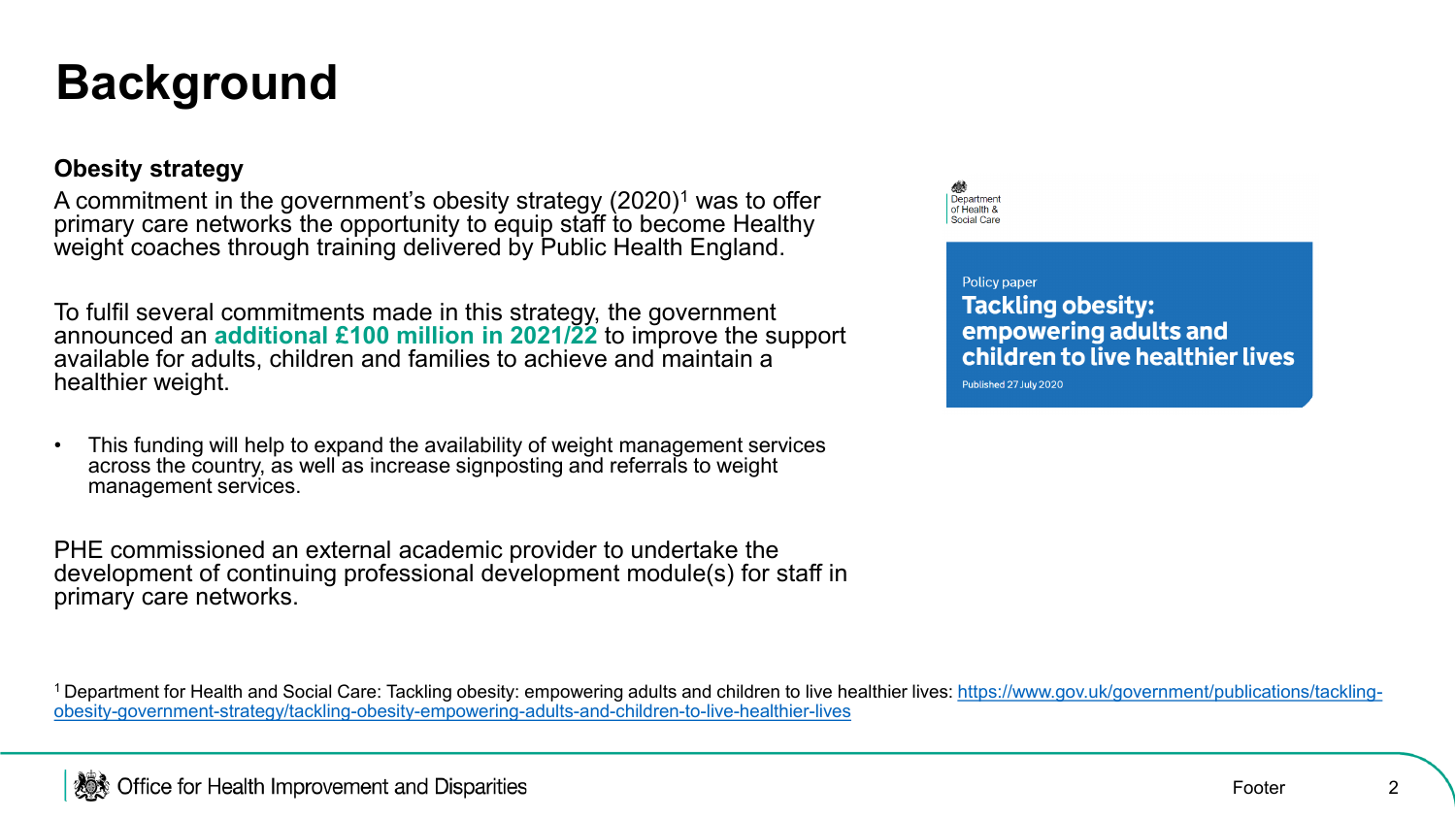## **What is the role of a Healthy weight coach?**

The healthy weight coach is a new, voluntary role for individuals working within primary care and primary care networks and is in addition to their substantive role.

The aim of the healthy weight coach is to engage and support adults living with overweight or obesity and where relevant, to make positive changes to their health and health behaviours.

A healthy weight coach supports adults by:

- having **conversations** about health and wellbeing
- offering appropriate **evidence-based information**
- **signposting** or, where appropriate, **referring** to appropriate health and weight management services
- offering **follow-up conversations** and support during their weight management journey.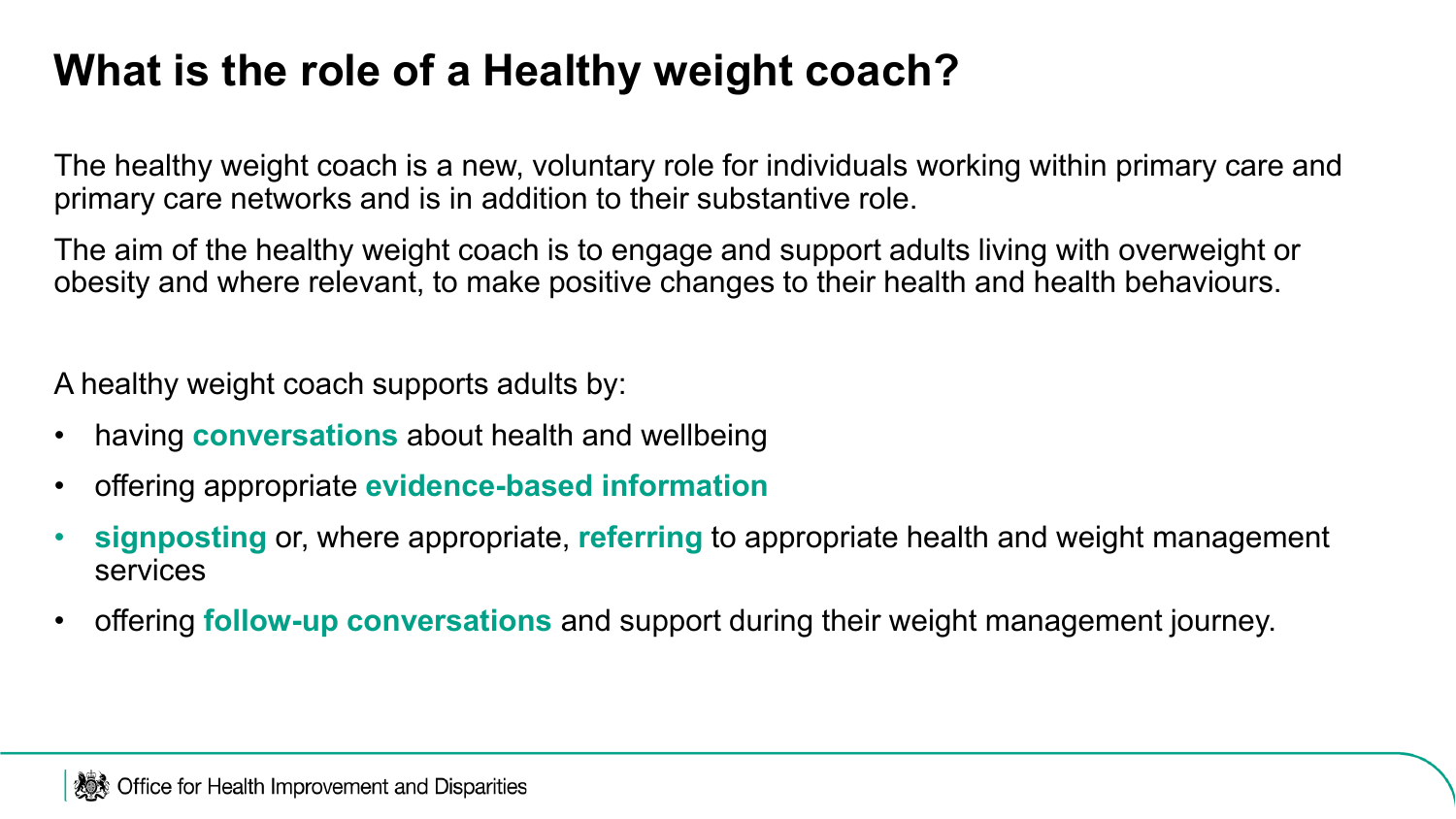## **Project overview**

### **Aim**

• To co-create elearning to supplement/enhance the skills of staff in primary care networks which will enable them to become Healthy weight coaches.

### **Research project team**

• Dr Stuart W. Flint (Leeds University), Dr Beverley O'Hara (Leeds University), Professor Louisa Ells (Leeds Beckett University), Professor Jason Halford (Leeds University)

### **Healthy weight coach project steering group members**

- Public Health England
- Research Project Team
- NHS England and Improvement
- Department for Health and Social Care
- Health Education England

### **Other stakeholders who reviewed training content**

- Staff working in a primary care network
- Obesity UK and people with lived experience
- Health Education England Public health workforce
- Public Health England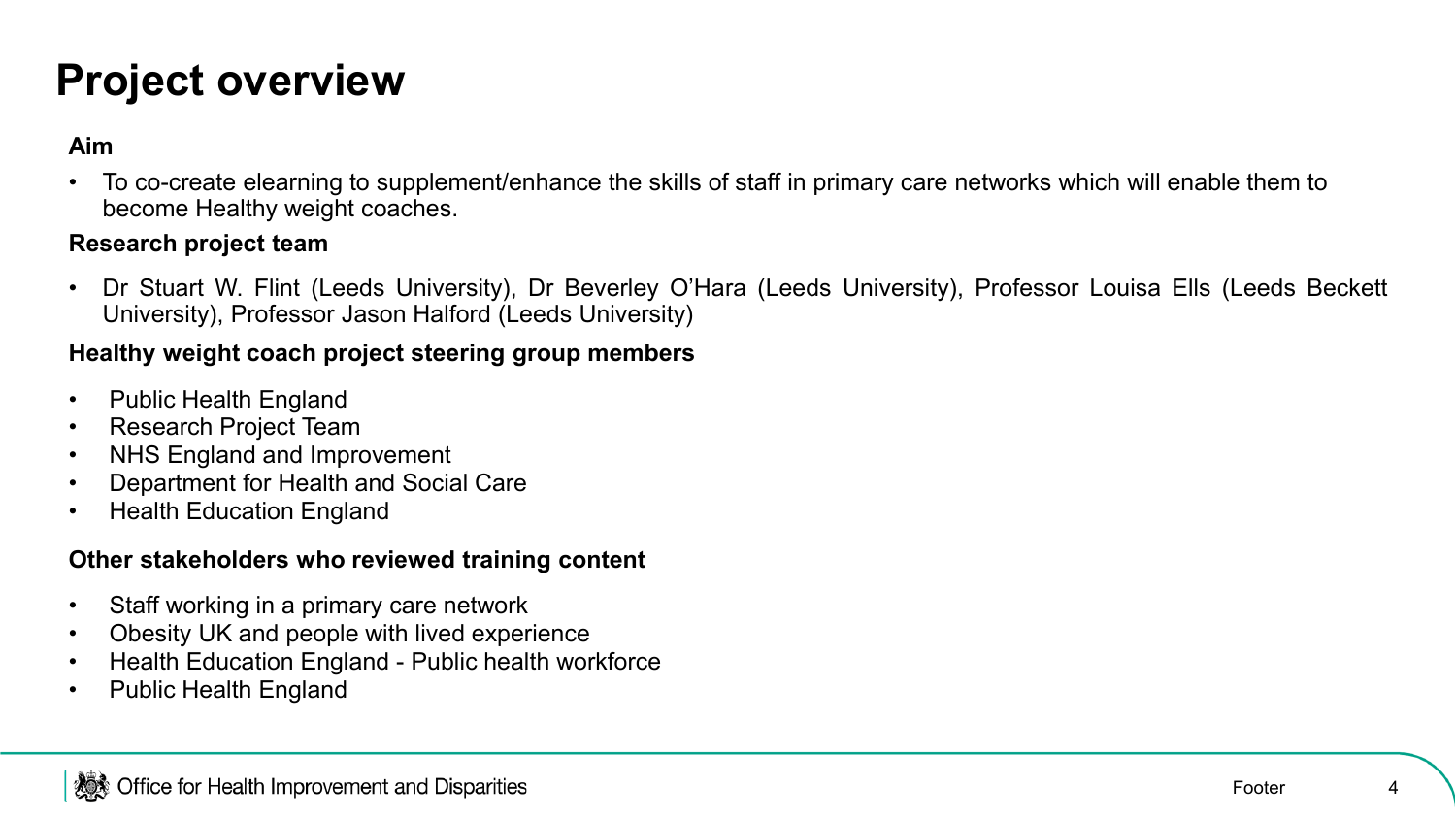## **Project overview (continued)**

- 1. Review of digital learning content
- 2. Consultation with Obesity UK
- 3. Development of training content
- 4. Development of supporting documentation
- 5. Content evaluation research proposal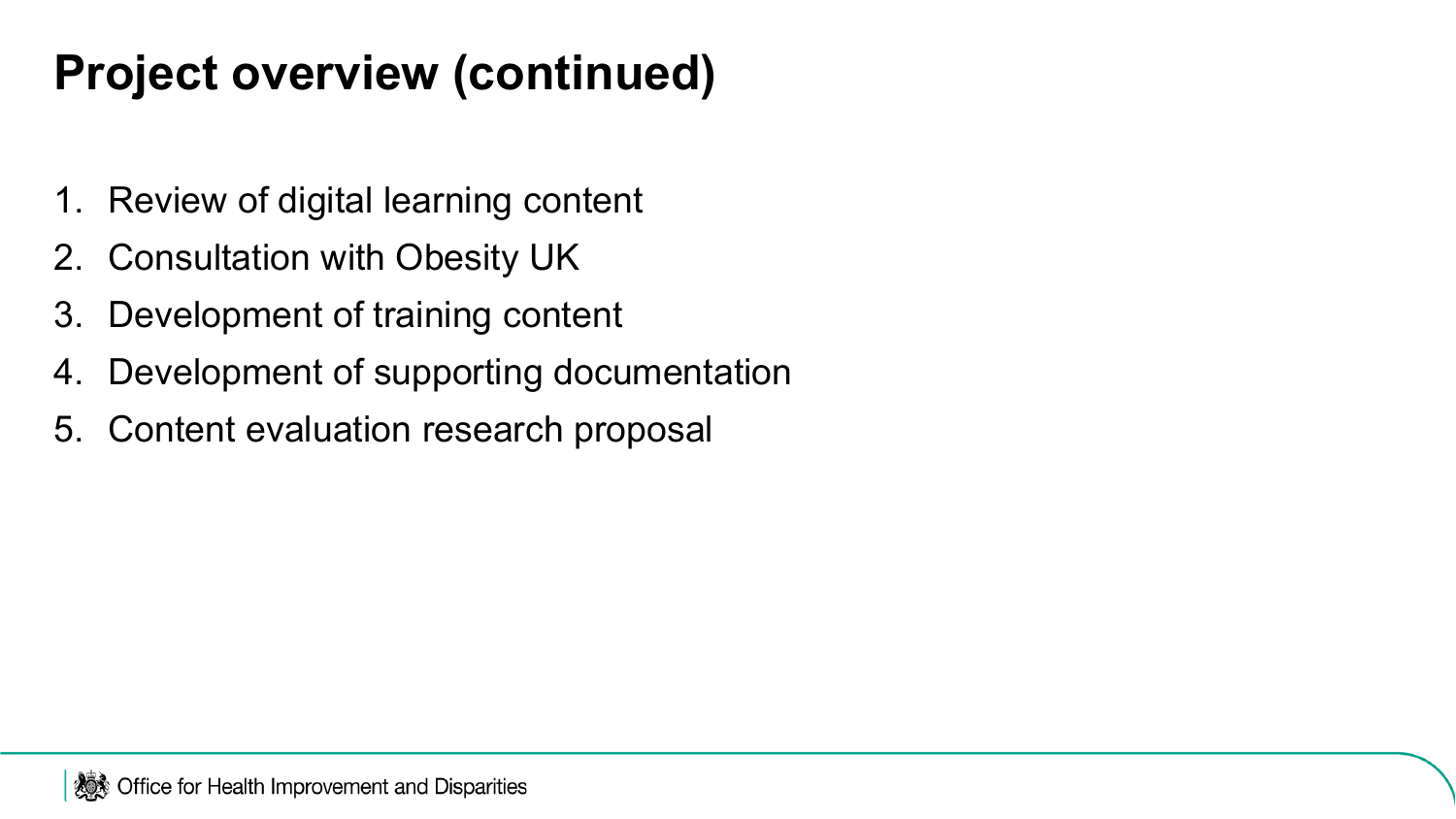## **1. Review of digital learning content**

### **Healthier weight competency framework**

• The Healthy weight coach elearning programme was developed in line with the Health Education England's Healthy weight competency framework[, with a focus on the Engage, Assess and Enable elements of the 'Competencies map](https://portal.e-lfh.org.uk/Component/Details/679019)ped to training sessions.



- There were 8 competencies where there is *'no available training sessions',* and 10 competencies where *'available sessions only partially fulfil this competency or available sessions are specific to certain populations.*
- Substantial content needed to be developed to fill these gaps.
- This new information required development from scratch, with some learning/materials available from grey literature (for example, weight stigma training sessions with healthcare professionals).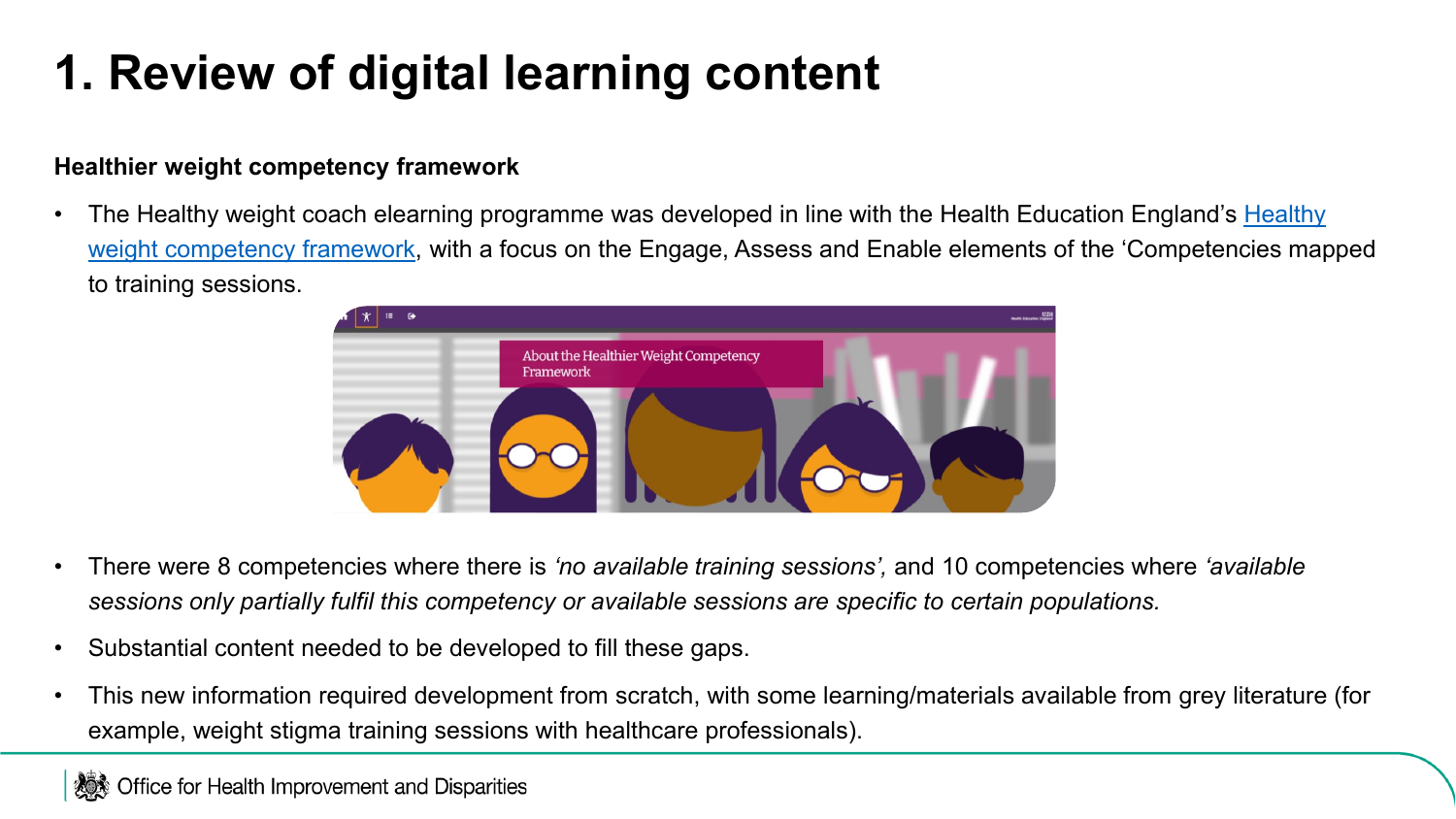## **2. Consultation with Obesity UK**

• To understand the perceptions of people living with obesity, Obesity UK members were asked about their experiences of weight management support, and their conversations with health care professionals.

#### **Three key themes emerged:**

#### **1. Experiences of weight stigma in healthcare**

*"People living with obesity have told us that they have experienced stigma when attending healthcare. It has made people feel unwanted, like a burden and that we shouldn't be taking up their time" (Director of Obesity UK)*

#### **2. Feeling blame and judgement**

"Many of our members tell us that they do not feel comfortable speaking with healthcare professionals. They tell us that they feel judged by healthcare professionals and that they don't feel that they really understand or empathise with the situation people find themselves in" (Director *of Obesity UK)*

#### **3. Time for weight conversations with health care professionals**

"I don't feel like I have enough time to really talk about my weight. I know my GP is busy, but I feel like I need more time to talk with him so that he can understand why I find it difficult to lose weight. I am happy to talk about my weight, but a lot of others aren't. So, if it's difficult for me, I *can't imagine what is like for others" (Member of Obesity UK)*

#### **What would improve your conversations with health care professionals?**

"I would like to feel less judged. As I said before, I feel like they think we haven't tried. I have and I know many people who have. And we still *do. All the time. But I don't think they believe me." (Member of Obesity UK)*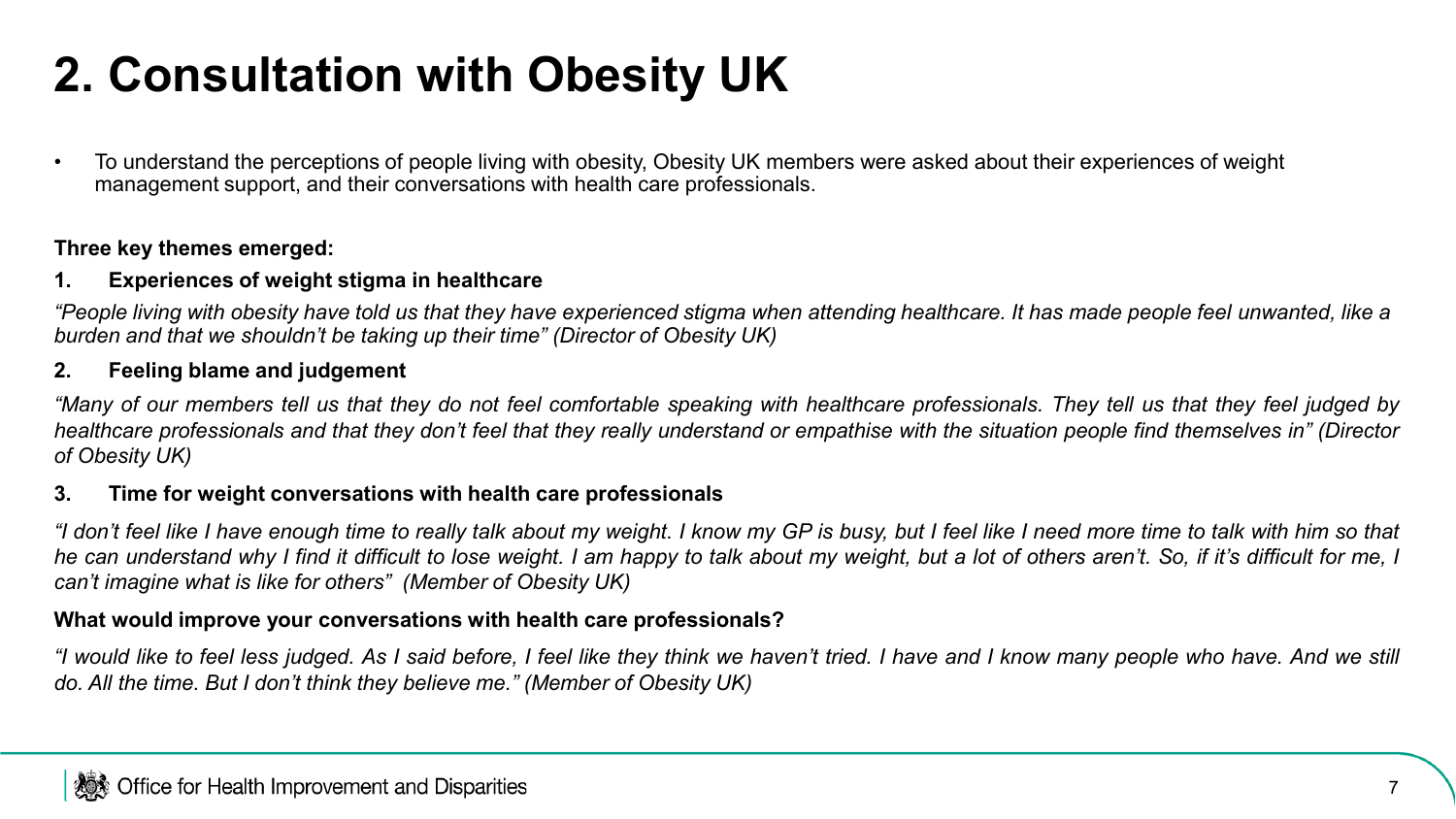## **3. Development of training content**

### **The interactive training endorsed by the Personalised Care Institute consists of 8 sessions:**

- 1. The Role of a Healthy weight coach
- 2. Complexity of weight gain, obesity and weight management
- 3. Measuring and assessing weight status
- 4. The outcomes associated with obesity and weight management
- Knowledge checks and additional resources for further reading and/or training are included in each session
- Accessible via the following platforms:
	- o Health Education England's (HEE) elearning for healthcare (eLfH) hub
	- o Personalised Care Institute's (PCI) platform
- Time to complete: 160 Minutes (2.5 CPD points)
- 5. Healthy eating, drinking and physical activity
- 6. Avoiding weight stigma and challenging biases
- Supporting behaviour change
- 8. How to communicate effectively

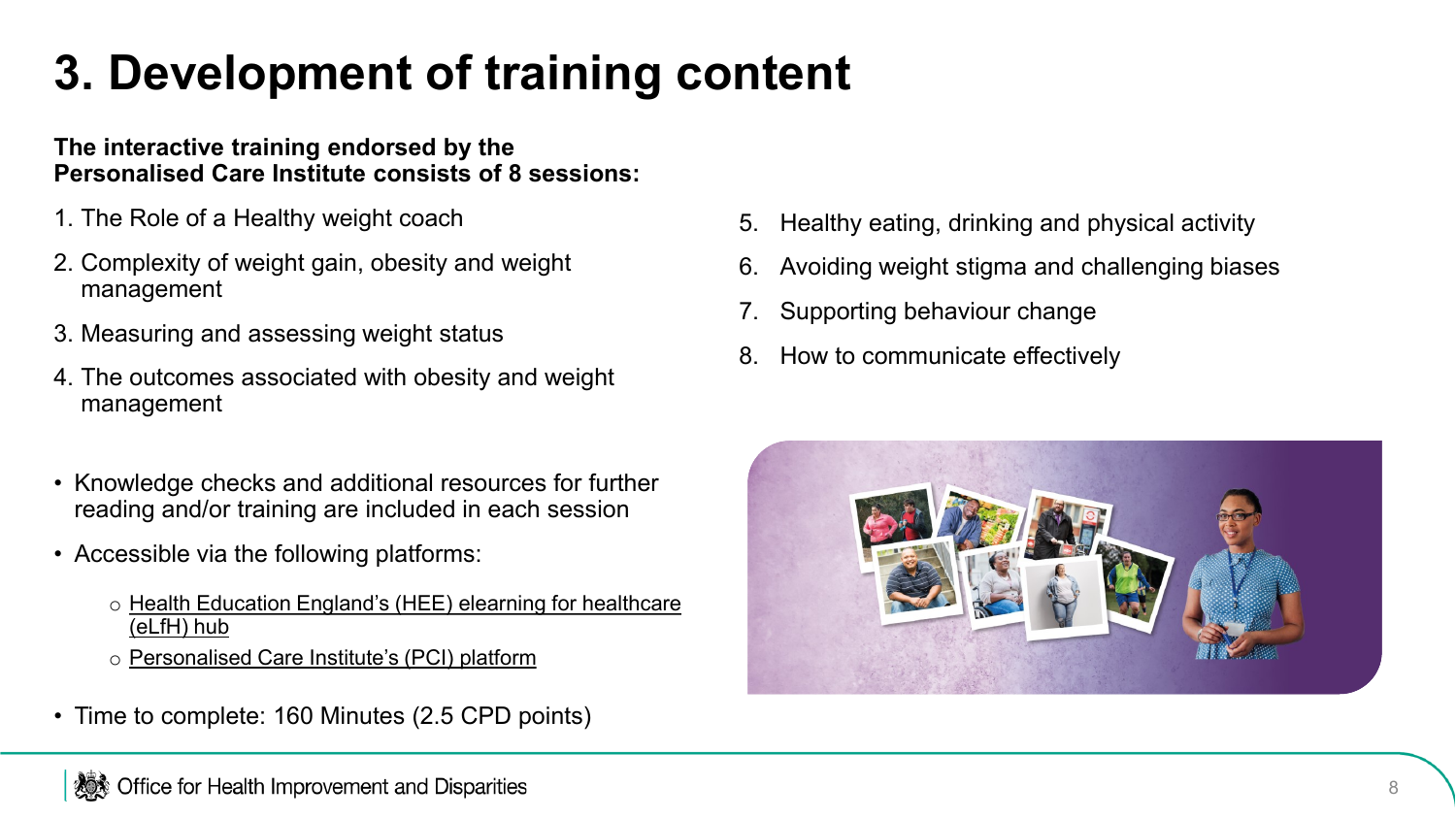# **4. Supporting documentation**

- **Reference guide** for primary care networks interested in training staff and individuals interested in being trained.
- It is published on FutureNHS and includes the following annexes:
	- o **National and local weight management mapping template** - to support primary care networks to know what is available so they can signpost or refer people to the most appropriate support
	- Healthy weight coach role description explains the purpose of the role and responsibilities
	- o **Healthy weight coach checklist**  a helpful reminder of the role as a healthy weight coach when meeting with people living with overweight and obesity

Office for Health Improvement & Disparities

> Reference guide for primary care networks and staff on the healthy weight coach elearning programme

#### Contents

| What are the benefits to having a healthy weight coach in your primary care network |  |
|-------------------------------------------------------------------------------------|--|
|                                                                                     |  |
| How does the healthy weight coach elearning relate to other roles or training       |  |
|                                                                                     |  |
|                                                                                     |  |
|                                                                                     |  |
|                                                                                     |  |
| Updates and amendments to healthy weight coach elearning programme  16              |  |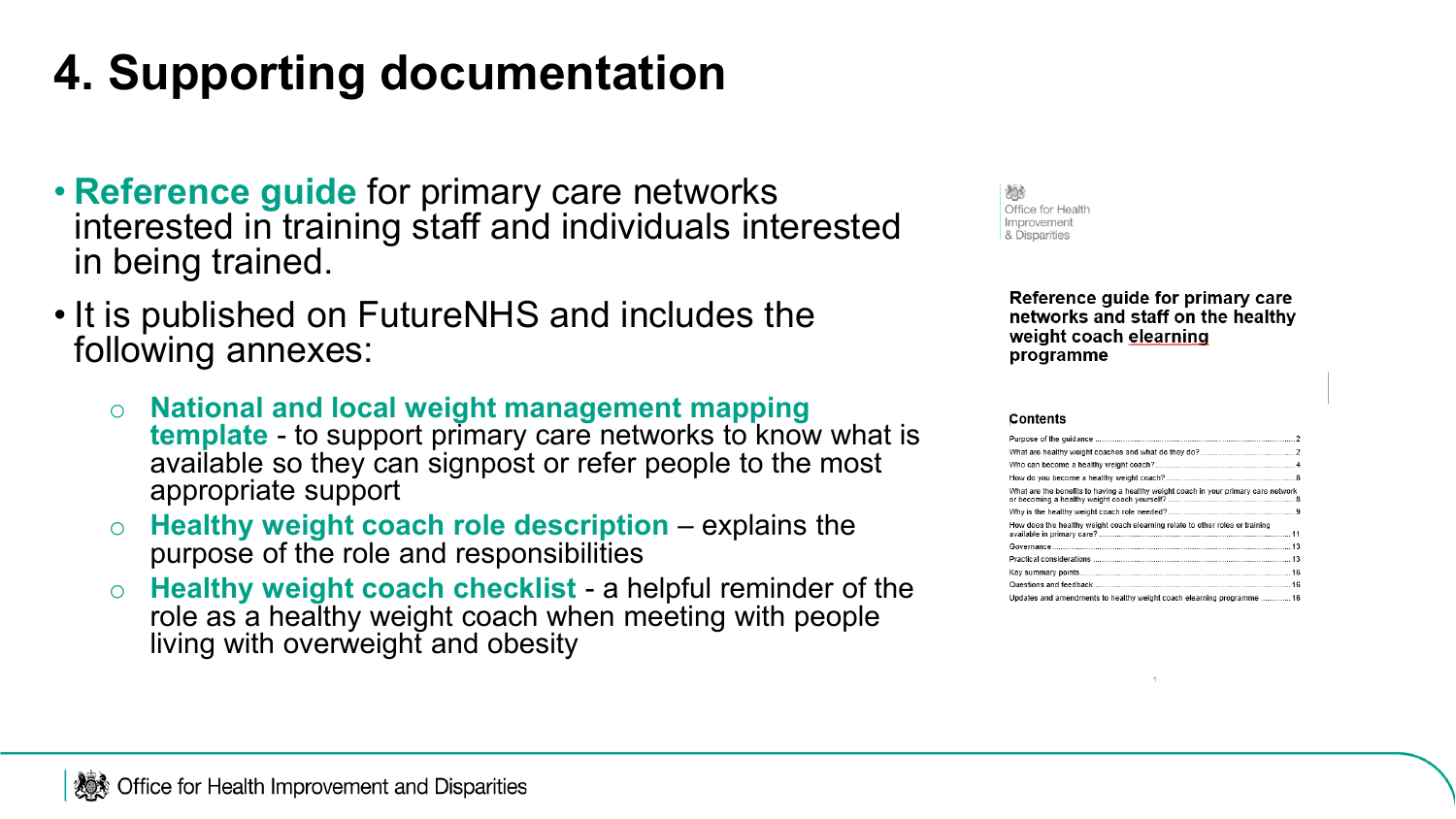## **5. Content evaluation**

## **Project aim**

• To determine if the Healthy weight coach elearning programme achieves its goal of producing confident and competent healthy weight coaches that can discuss weight sensitively with people and advise on available services and relevant information.

## **Work packages**

**WP1** to examine the impact of the Healthy weight coach elearning programme on knowledge and confidence

**WP2** to explore healthy weight coaches' perceptions of training; what is missing; how the training prepared them for the role, and how the role could be improved

**WP3** to gather insights from representatives of primary care networks who are involved in the management of healthy weight coaches in their organisation

**WP4** to analyse meta-data collected by Health Education England and Personalised Care Institute to understand the number of people who have undertaken the training and their primary care network roles

**WP5** to report on the findings and recommendations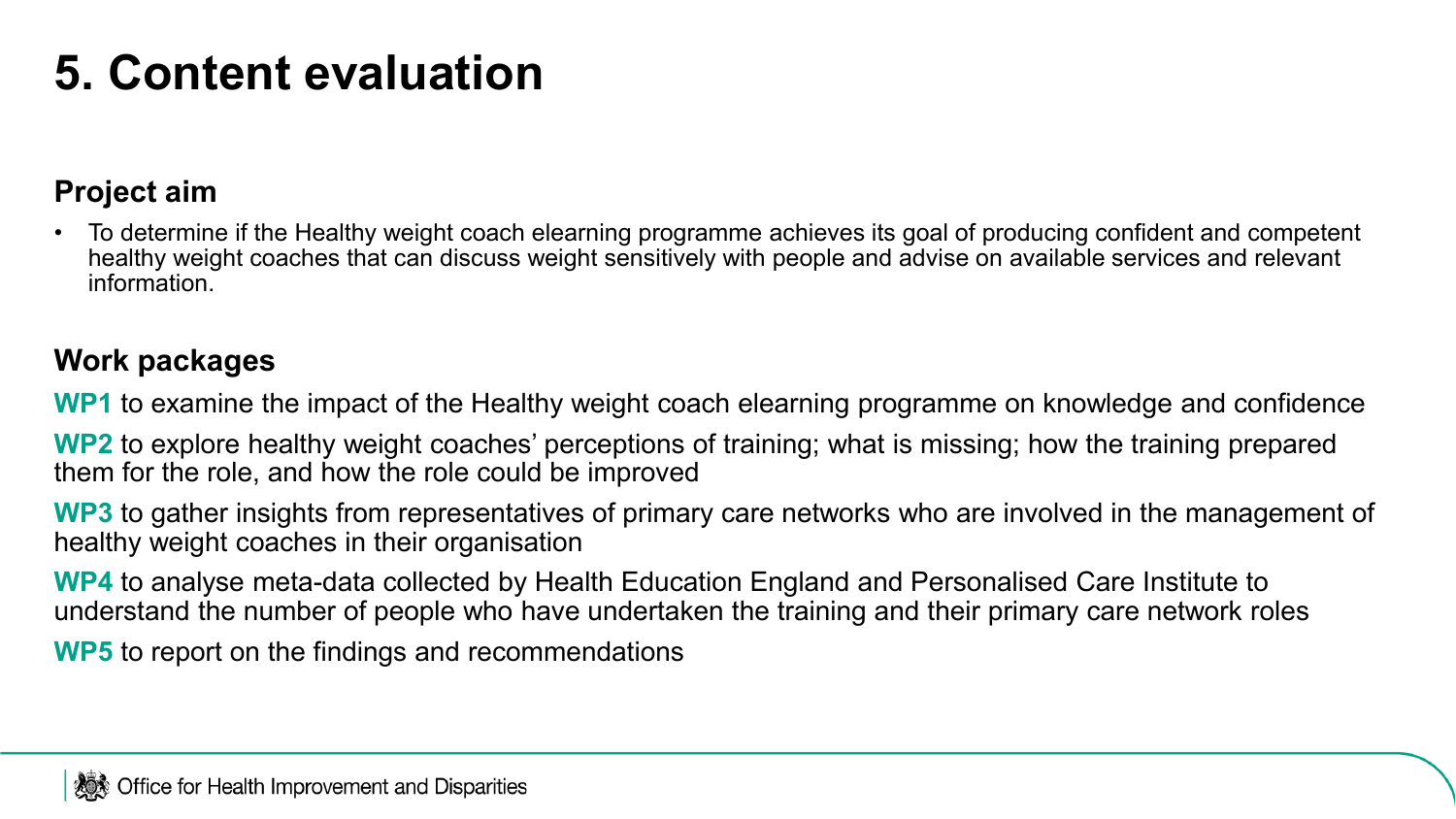## **5. Content evaluation (continued)**

### **Recruitment of staff to take part in research**

- WP1, WP2 and WP3
	- $\circ$  Health care professionals who plan to take the Healthy weight coach elearning invited to take part in the study
	- o Representatives of primary care networks involved in the management of healthy weight coaches invited to take part in the study
	- $\circ$  A diverse sample of health care professionals will be recruited from across several primary care network sites, including pharmacies
	- o **Those interested in being part of the study:** to contact [wholesystemsobesity@phe.gov.uk](mailto:wholesystemsobesity@phe.gov.uk)

### **Research participation will help to:**

- Influence updates to the Healthy weight coach elearning programme so that health care professionals can improve the way they have conversations with people about their weight
- Support people living with overweight or obesity to gain appropriate support throughout their weight management journey
- Understand further how the role of a healthy weight coach fits into the weight management care pathway